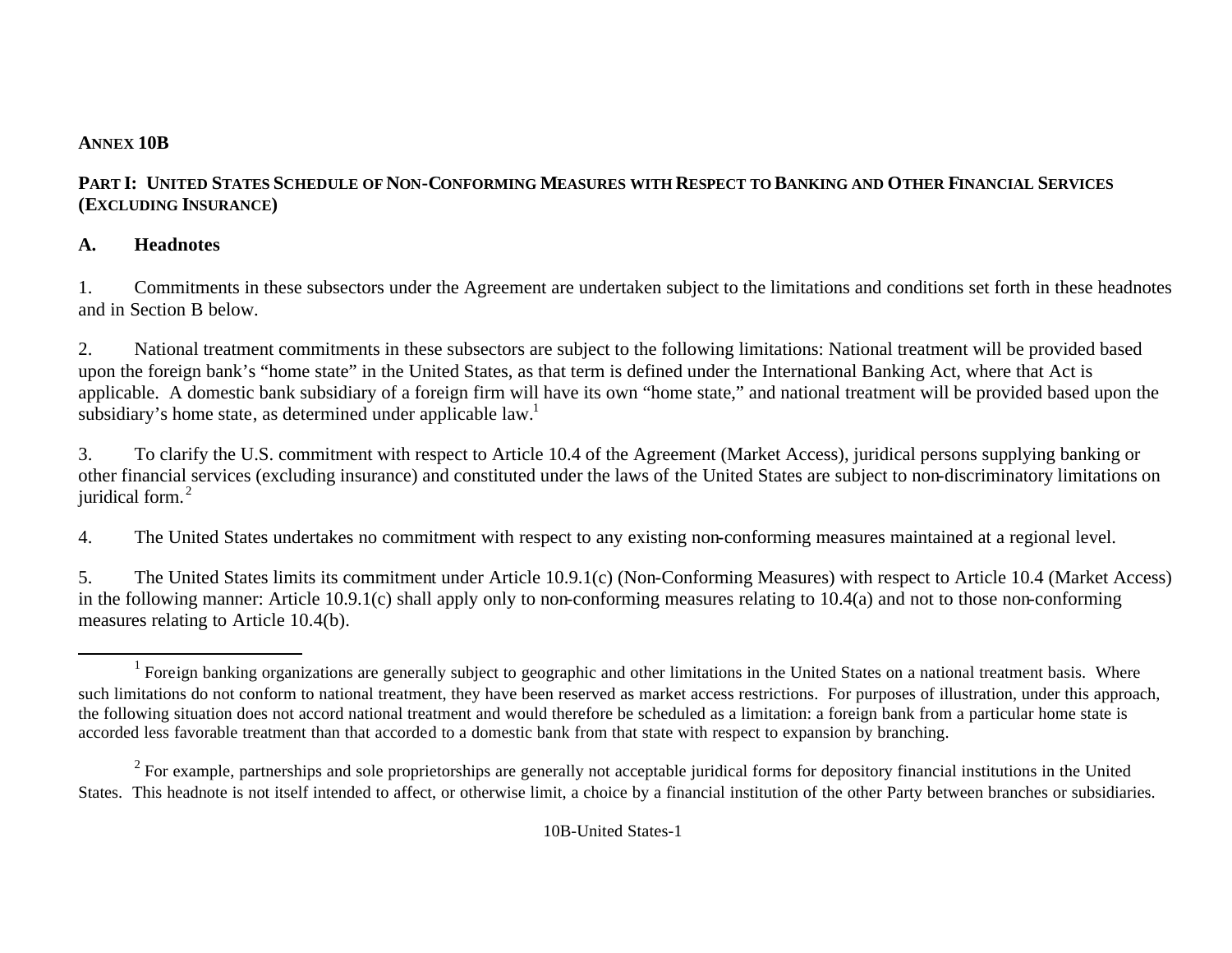# **B. List of Non-Conforming Measures**

# **Obligations Concerned**

| <b>Description of Non-Conforming Measures</b>                                                                                                                                                                                                                                                                                                                                                                                                                                                                                               | National Treatment<br>(Article 10.2) | Most Favored Nation<br>Treatment<br>$(A$ rticle $10.3$ | Market Access<br>(Article 10.4) | Senior Management<br>& Board of Directors<br>(Article 10.8) |
|---------------------------------------------------------------------------------------------------------------------------------------------------------------------------------------------------------------------------------------------------------------------------------------------------------------------------------------------------------------------------------------------------------------------------------------------------------------------------------------------------------------------------------------------|--------------------------------------|--------------------------------------------------------|---------------------------------|-------------------------------------------------------------|
| All directors of a national bank must be U.S. citizens, except that the Comptroller of the Currency<br>may waive the citizenship requirement for not more than a minority of the total number of directors.<br><b>Measure: 12 U.S.C. 72</b>                                                                                                                                                                                                                                                                                                 |                                      |                                                        | $\mathbf X$                     | X                                                           |
| Foreign ownership of Edge corporations is limited to foreign banks and U.S. subsidiaries of foreign<br>banks, while domestic non-bank firms may own such corporations. Measure: 12 U.S.C. 619                                                                                                                                                                                                                                                                                                                                               | $\mathbf X$                          |                                                        | $\mathbf X$                     |                                                             |
| Federal and state law do not permit a credit union, savings bank, or savings association (both of the<br>latter two entities may be also called thrift institutions) in the United States to be provided through<br>branches of corporations organized under a foreign country's law. Measures: 12 U.S.C. 1463 et<br>seq. & 12 U.S.C. 1751 et seq.                                                                                                                                                                                          | $\mathbf X$                          |                                                        | $\mathbf X$                     |                                                             |
| In order to accept or maintain domestic retail deposits of less than \$100,000, a foreign bank must<br>establish an insured banking subsidiary. This requirement does not apply to a foreign bank branch<br>that was engaged in insured deposit-taking activities on December 19, 1991. Measure: 12 U.S.C.<br>3104(d)                                                                                                                                                                                                                       |                                      |                                                        | $\mathbf X$                     |                                                             |
| Foreign banks are required to register as investment advisers under the Investment Advisers Act of<br>1940 to engage in securities advisory and investment management services in the United States,<br>while domestic banks (or a separately identifiable department or division of the bank) are exempt<br>from registration unless they advise registered investment companies. The registration requirement<br>involves record maintenance, inspections, submission of reports and payment of a fee. Measure: 15<br>U.S.C. 80b-2, 80b-3 | $\mathbf X$                          |                                                        | $\overline{\mathbf{X}}$         |                                                             |

10B-United States-2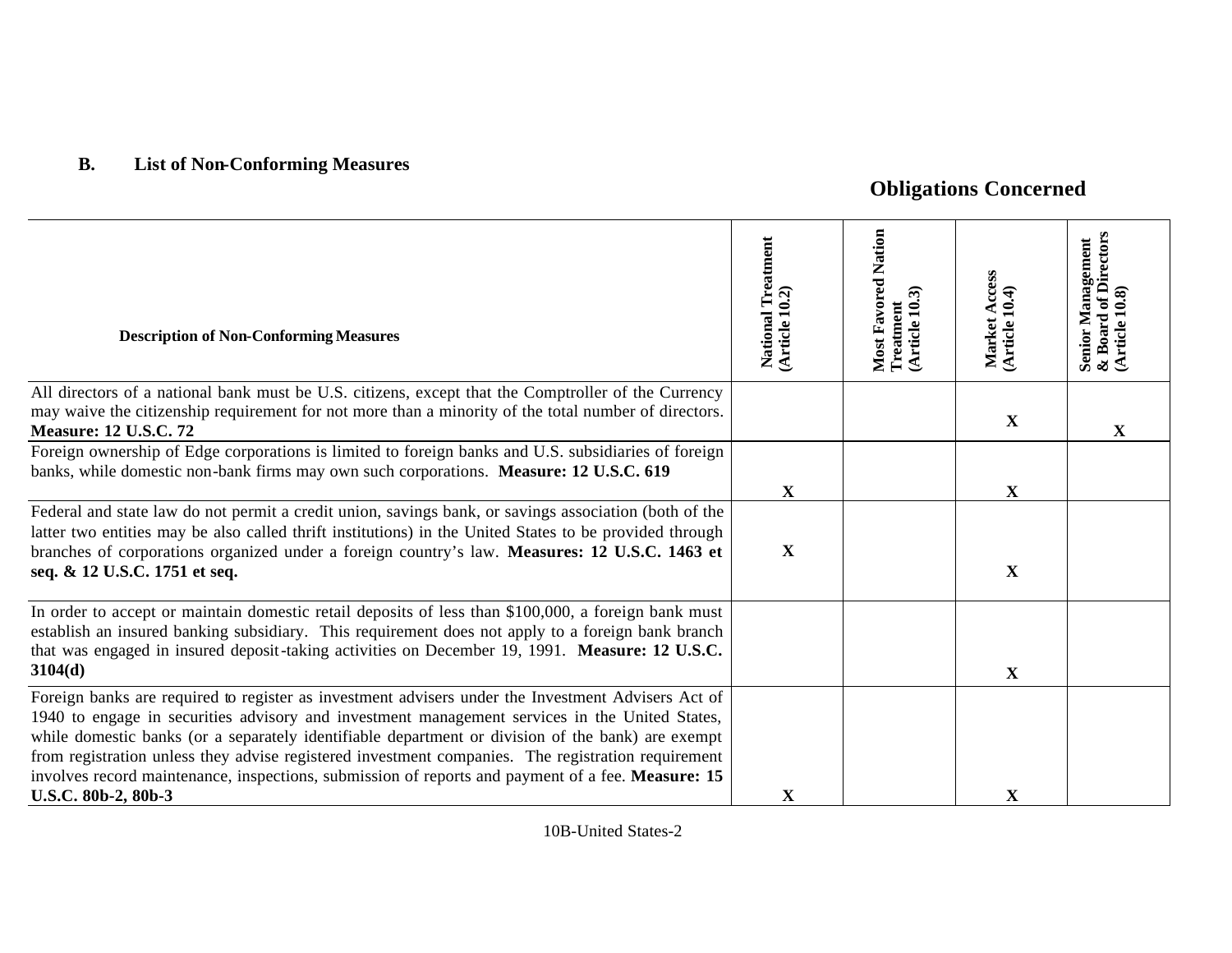| <b>Description of Non-Conforming Measures</b>                                                                                                                                                                                                                                                                                                                                                                                                                                                                                                                                                                                     | National Treatment<br>(Article 10.2) | Most Favored Nation<br>Treatment<br>(Article 10.3) | Market Access<br>(Article 10.4) | Senior Management<br>& Board of Directors<br>(Article 10.8) |
|-----------------------------------------------------------------------------------------------------------------------------------------------------------------------------------------------------------------------------------------------------------------------------------------------------------------------------------------------------------------------------------------------------------------------------------------------------------------------------------------------------------------------------------------------------------------------------------------------------------------------------------|--------------------------------------|----------------------------------------------------|---------------------------------|-------------------------------------------------------------|
| Foreign banks cannot be members of the Federal Reserve System, and thus may not vote for<br>directors of a Federal Reserve Bank. Foreign-owned bank subsidiaries are not subject to this                                                                                                                                                                                                                                                                                                                                                                                                                                          |                                      |                                                    |                                 |                                                             |
| measure. Measure: 12 U.S.C. 221, 302, 321                                                                                                                                                                                                                                                                                                                                                                                                                                                                                                                                                                                         | $\mathbf X$                          |                                                    |                                 |                                                             |
| The United States undertakes no commitment with respect to paragraph (b) of Article IV of the<br>Agreement in relation to the expansion, via the establishment of a branch or the acquisition of one or<br>more branches of a bank without acquisition of the entire bank, by a foreign bank into another state<br>from its "home state," as that term is defined under applicable law. Except as specifically set forth<br>elsewhere in this schedule, such expansion shall be provided on a national treatment basis in<br>accordance with headnote 2.<br>Measure: 12 U.S.C. 36(g); 12 U.S.C. 1828(d)(4); 12 U.S.C. 1831u(a)(4) |                                      |                                                    | $\mathbf{X}$                    |                                                             |
| Interstate expansion by a foreign bank through the establishment of branches by merger with a bank                                                                                                                                                                                                                                                                                                                                                                                                                                                                                                                                |                                      |                                                    |                                 |                                                             |
| located outside the "home state," as that term is defined under applicable law, of a foreign bank shall<br>be provided on a national treatment basis in accordance with headnote 2, except as specifically set                                                                                                                                                                                                                                                                                                                                                                                                                    |                                      |                                                    |                                 |                                                             |
| forth elsewhere in this schedule. Measure: 12 U.S.C. 1831u                                                                                                                                                                                                                                                                                                                                                                                                                                                                                                                                                                        |                                      |                                                    | $\mathbf X$                     |                                                             |
| Establishment of a federal branch or agency by a foreign bank is not available in the following states<br>that may prohibit establishment of a branch or agency by a foreign bank:<br>• Branches and agencies may be prohibited in Alabama, Kansas, North Dakota, and Wyoming.<br>• Branches, but not agencies, may be prohibited in Delaware, Florida, Georgia, Idaho, Louisiana,<br>Mississippi, Missouri, Oklahoma, and West Virginia.<br>Measures: 12 U.S.C. 3102(a)(1); 12 U.S.C. 3103(a)                                                                                                                                    |                                      |                                                    |                                 |                                                             |
| Certain restrictions on fiduciary powers apply to federal agencies.                                                                                                                                                                                                                                                                                                                                                                                                                                                                                                                                                               | $\mathbf X$                          |                                                    | $\mathbf X$                     |                                                             |
| Measure: 12 U.S.C. 3102(d)                                                                                                                                                                                                                                                                                                                                                                                                                                                                                                                                                                                                        |                                      |                                                    |                                 |                                                             |
| The authority to act as a sole trustee of an indenture for a bond offering in the United States is<br>subject to a reciprocity test. Measure: 15 U.S.C. 77jjj(a)(1)                                                                                                                                                                                                                                                                                                                                                                                                                                                               |                                      | $\mathbf X$                                        | $\mathbf{X}$                    |                                                             |
| Designation as a primary dealer in U.S. government debt securities is conditioned on reciprocity.                                                                                                                                                                                                                                                                                                                                                                                                                                                                                                                                 |                                      |                                                    |                                 |                                                             |

10B -United States - 3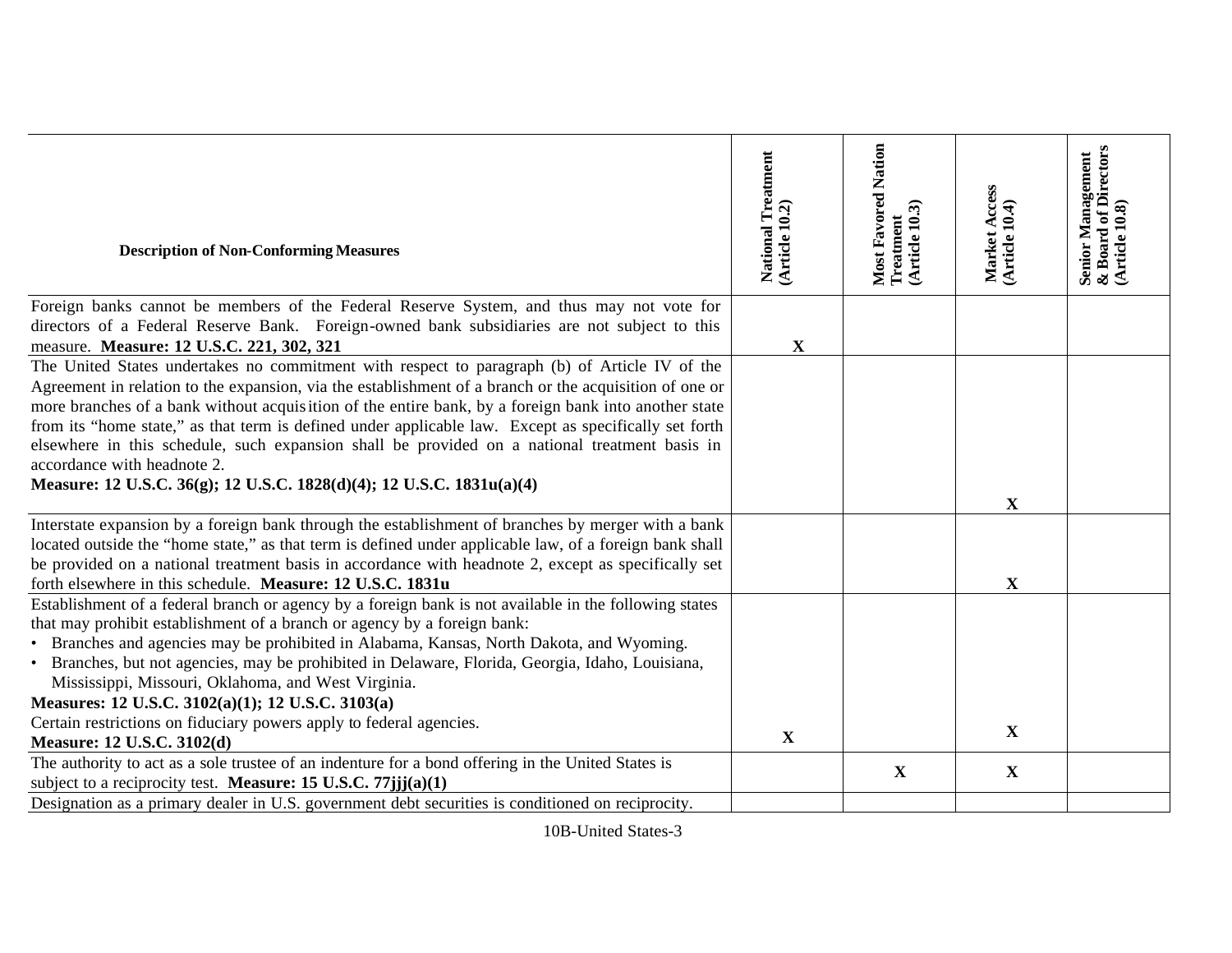| <b>Description of Non-Conforming Measures</b>                                                                                                                                                                                                                                                                                                                                                                                                                                 | National Treatment<br>(Article 10.2) | Nation<br><b>Most Favored I</b><br>Treatment<br><b>Article</b> | ccess<br>Market<br>(Article J | Senior Management<br>& Board of Directors<br>(Article 10.8) |
|-------------------------------------------------------------------------------------------------------------------------------------------------------------------------------------------------------------------------------------------------------------------------------------------------------------------------------------------------------------------------------------------------------------------------------------------------------------------------------|--------------------------------------|----------------------------------------------------------------|-------------------------------|-------------------------------------------------------------|
| Measure: 22 U.S.C. 5341-5342                                                                                                                                                                                                                                                                                                                                                                                                                                                  |                                      | $\mathbf X$                                                    | $\mathbf X$                   |                                                             |
| A broker-dealer registered under U.S. law that has its principal place of business in Canada may<br>maintain its required reserves in a bank in Canada subject to the supervision of Canada. Measure:<br>15 U.S.C. $780(c)$                                                                                                                                                                                                                                                   |                                      | $\mathbf X$                                                    |                               |                                                             |
| The United States may grant advantages, including but not limited to the following, to one or more<br>of the Government-Sponsored Enterprises (GSEs) listed below:<br>• Capital, reserves and income of the GSE are exempt from certain taxation.<br>• Securities issued by the GSE are exempt from registration and periodic reporting requirements<br>under federal securities laws.<br>• The U.S. Treasury may, in its discretion, purchase obligations issued by the GSE. |                                      |                                                                |                               |                                                             |
| Measures: 12 U.S.C. 1421 et seq. (Federal Home Loan Banks); 12 U.S.C.<br>1451 et seq.<br>(Federal Home Loan Mortgage Corporation; 12 U.S.C. 1717 et seq. (Federal National<br>Mortgage Association); 12 U.S.C. 2011 et seq. (Farm Credit Banks); 12 U.S.C. 2279aa-1 et<br>seq. (Federal Agricultural Mortgage Corporation); 20 U.S.C. 1087-2 et seq. (Student Loan<br><b>Marketing Association</b> )                                                                          | $\mathbf X$                          |                                                                |                               |                                                             |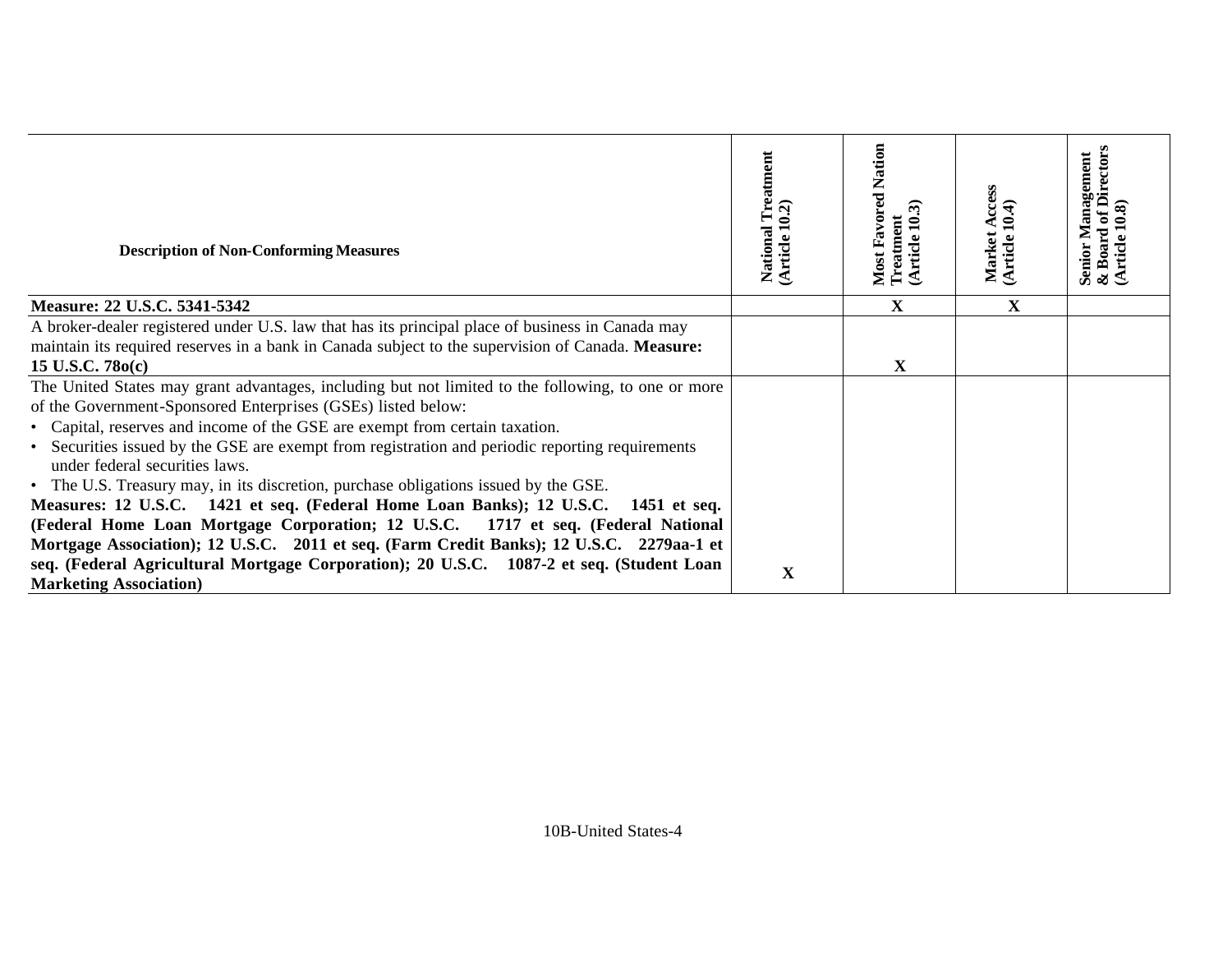### **PART II: UNITED STATES SCHEDULE OF NON-CONFORMING MEASURES WITH RESPECT TO INSURANCE**

#### **Headnotes**

1. Commitments in this sector under this Agreement are undertaken subject to the limitations and conditions set forth in these headnotes and the schedule below.

2. National treatment commitments in the insurance sector are subject to the following limitation: national treatment with respect to insurance financial institutions will be provided according to a non-U.S. insurance financial institution's state of domicile, where applicable, in the United States. State of domicile is defined by individual states, and is generally the state in which an insurer either is incorporated, is organized or maintains its principal office in the United States.

3. Market access commitments in the insurance sector are subject to the following limitation: Article 10.9.1(c) shall not apply to non-conforming measures relating to Article 10.4.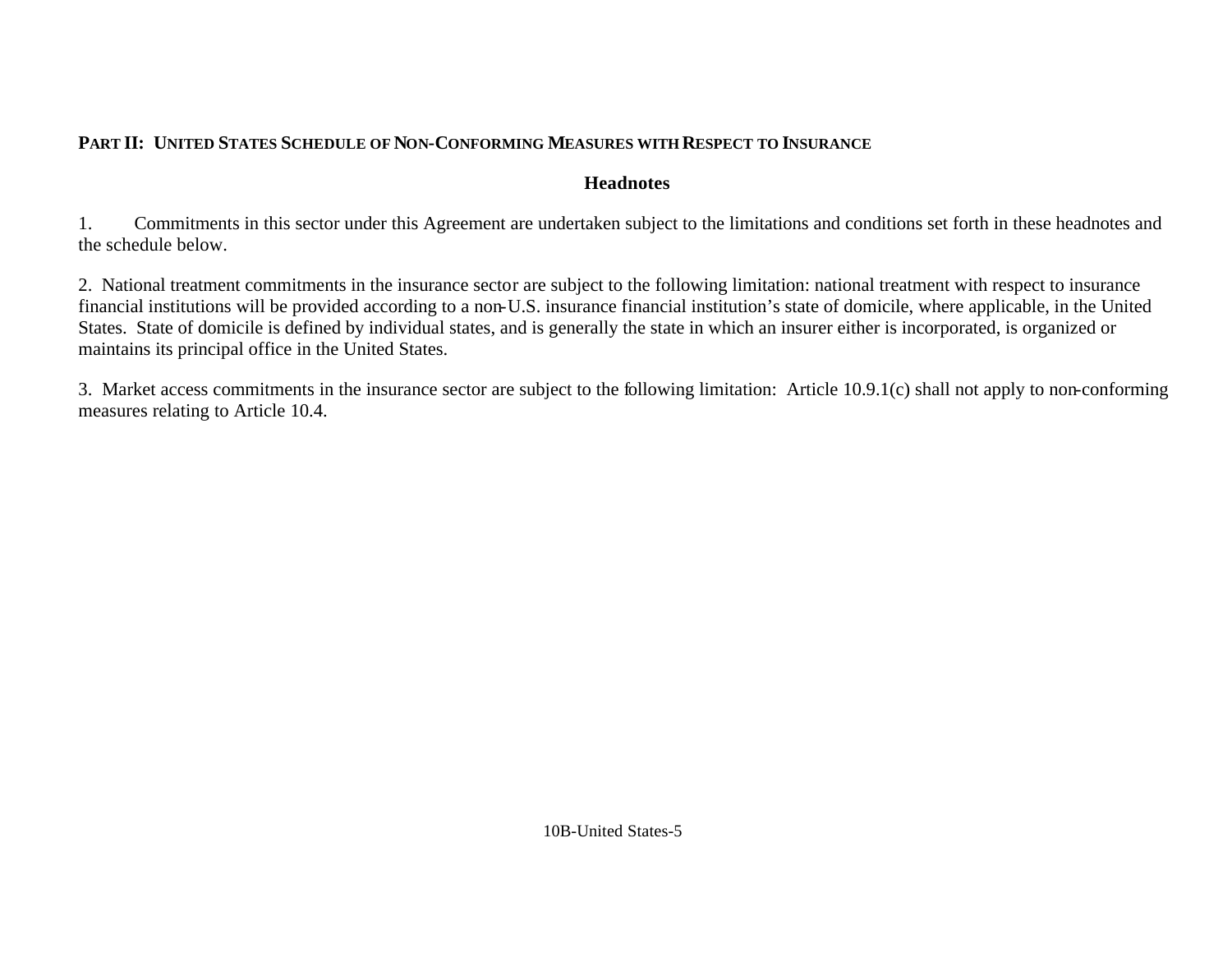| Sector:                       | <b>Insurance</b>                                                                                                    |
|-------------------------------|---------------------------------------------------------------------------------------------------------------------|
| <b>Obligations Concerned:</b> | <b>National Treatment</b><br><b>Cross-Border Trade</b>                                                              |
| <b>Level of Government:</b>   | <b>Central</b>                                                                                                      |
| <b>Measures:</b>              | 31 U.S.C. § 9304                                                                                                    |
| <b>Description:</b>           | Branches of foreign insurance companies are not permitted to<br>provide surety bonds for U.S. Government contracts. |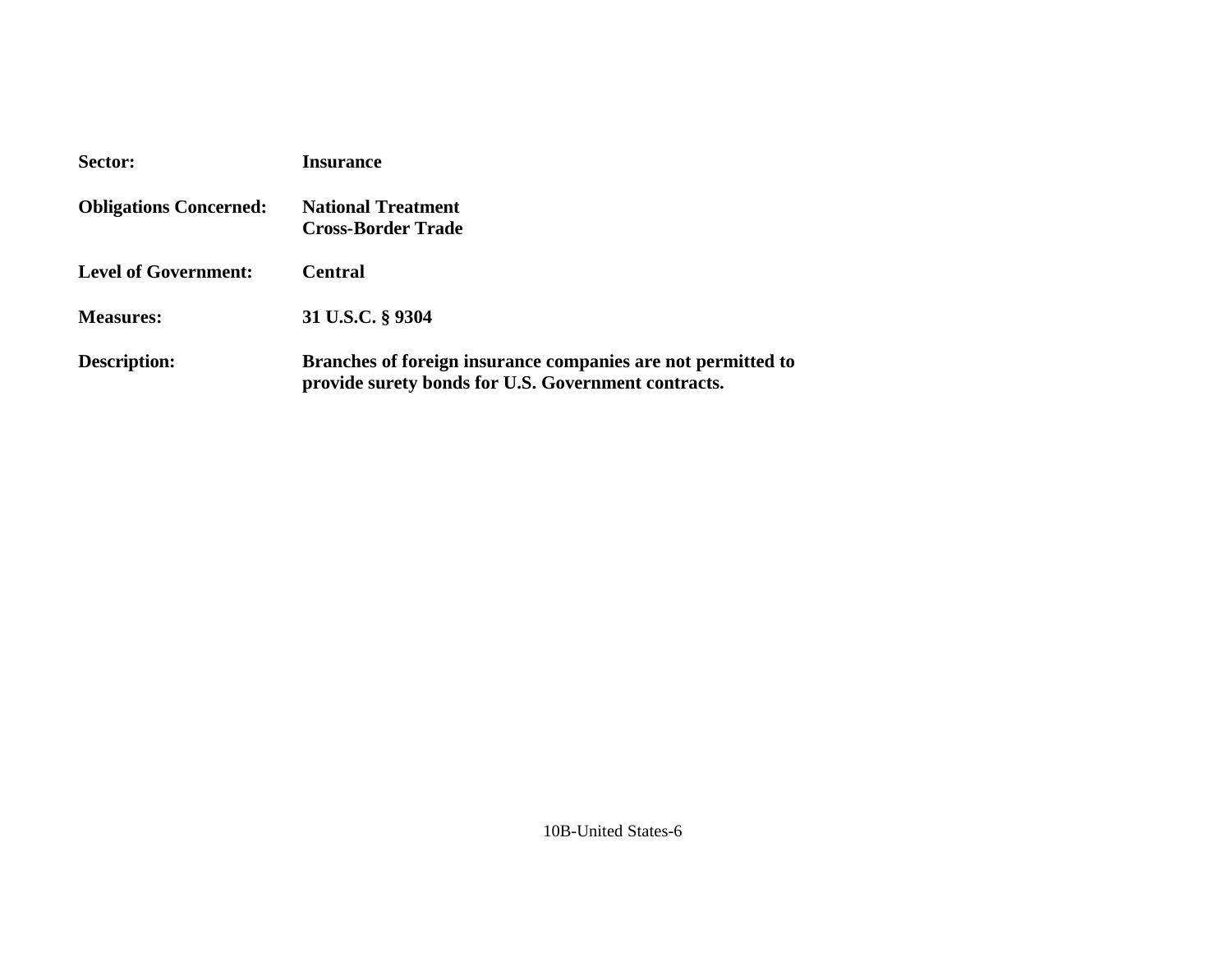| Sector:                       | <b>Insurance</b>                                                                                                                                                                                                                                                     |
|-------------------------------|----------------------------------------------------------------------------------------------------------------------------------------------------------------------------------------------------------------------------------------------------------------------|
| <b>Obligations Concerned:</b> | <b>National Treatment</b><br><b>Cross-Border Trade</b>                                                                                                                                                                                                               |
| <b>Level of Government:</b>   | <b>Central</b>                                                                                                                                                                                                                                                       |
| <b>Measures:</b>              | 46 C.F.R. § 249.9                                                                                                                                                                                                                                                    |
| <b>Description:</b>           | When more than 50 per cent of the value of a maritime vessel<br>whose hull was built under federally guaranteed mortgage<br>funds is insured by a non-US insurer, the insured must<br>demonstrate that the risk was substantially first offered in the<br>US market. |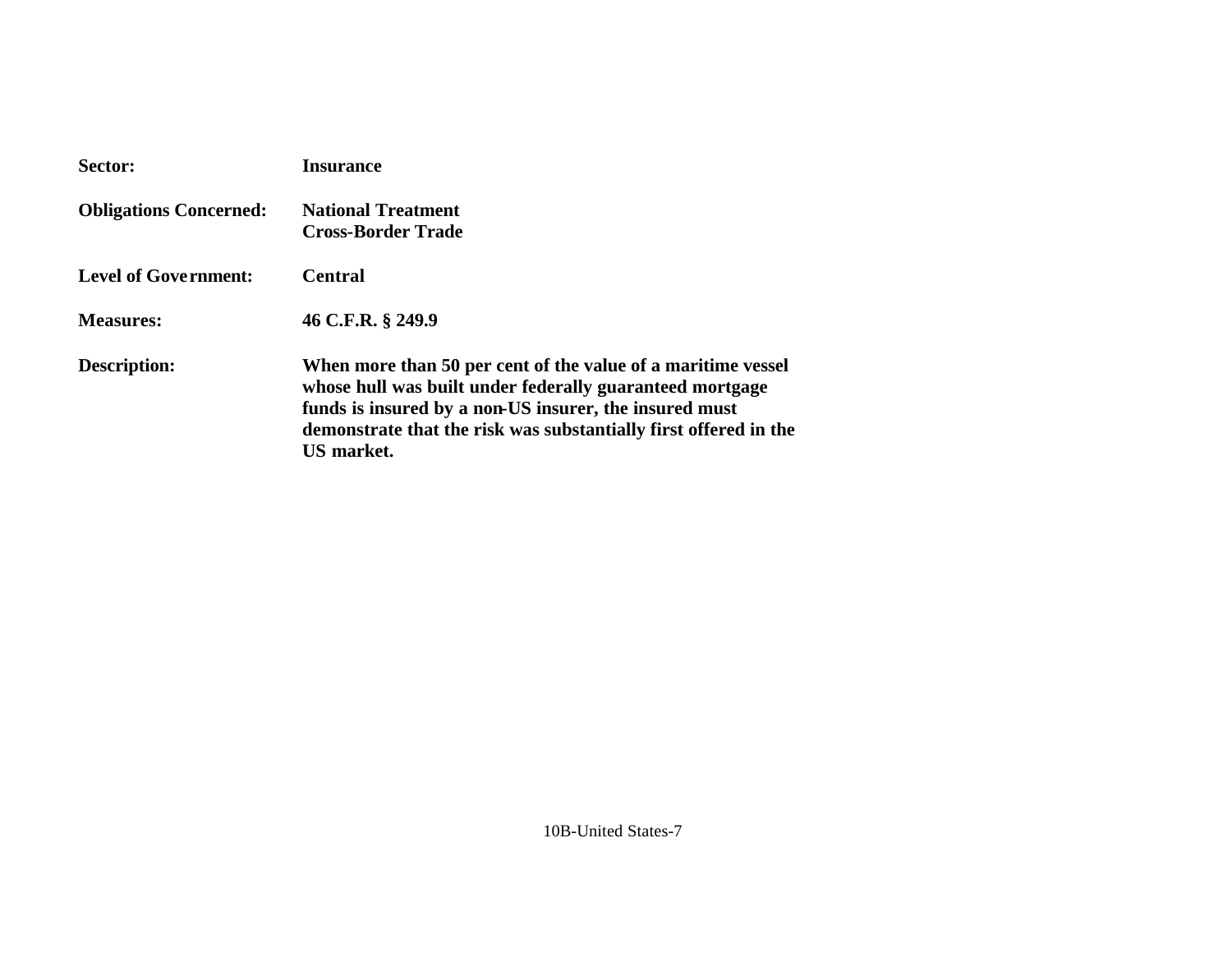| Sector:                       | <b>Insurance</b>                                                                                                                                                                                                                                                                                                                                                                                                                                                                                                                                                                                                                                                                                                                                                     |
|-------------------------------|----------------------------------------------------------------------------------------------------------------------------------------------------------------------------------------------------------------------------------------------------------------------------------------------------------------------------------------------------------------------------------------------------------------------------------------------------------------------------------------------------------------------------------------------------------------------------------------------------------------------------------------------------------------------------------------------------------------------------------------------------------------------|
| <b>Obligations Concerned:</b> | <b>Market Access</b>                                                                                                                                                                                                                                                                                                                                                                                                                                                                                                                                                                                                                                                                                                                                                 |
| <b>Level of Government:</b>   | All                                                                                                                                                                                                                                                                                                                                                                                                                                                                                                                                                                                                                                                                                                                                                                  |
| <b>Measures:</b>              |                                                                                                                                                                                                                                                                                                                                                                                                                                                                                                                                                                                                                                                                                                                                                                      |
| <b>Description:</b>           | The United States reserves the right to adopt or maintain any<br>measure that is not inconsistent with the United States'<br>obligations under Article XVI of the General Agreement on<br>Trade in Services. If the United States deems it necessary to<br>invoke this right, it will endeavor to notify and consult<br>Singapore, to the extent possible, within a reasonable period of<br>time in advance of implementation of the non-conforming<br>measure, and give due consideration to the views expressed by<br>Singapore in this respect. The United States affirms that it will<br>provide Singapore with the opportunity to raise for review with<br>the United States any aspects of the non-conforming measure<br>that may be of interest to Singapore. |